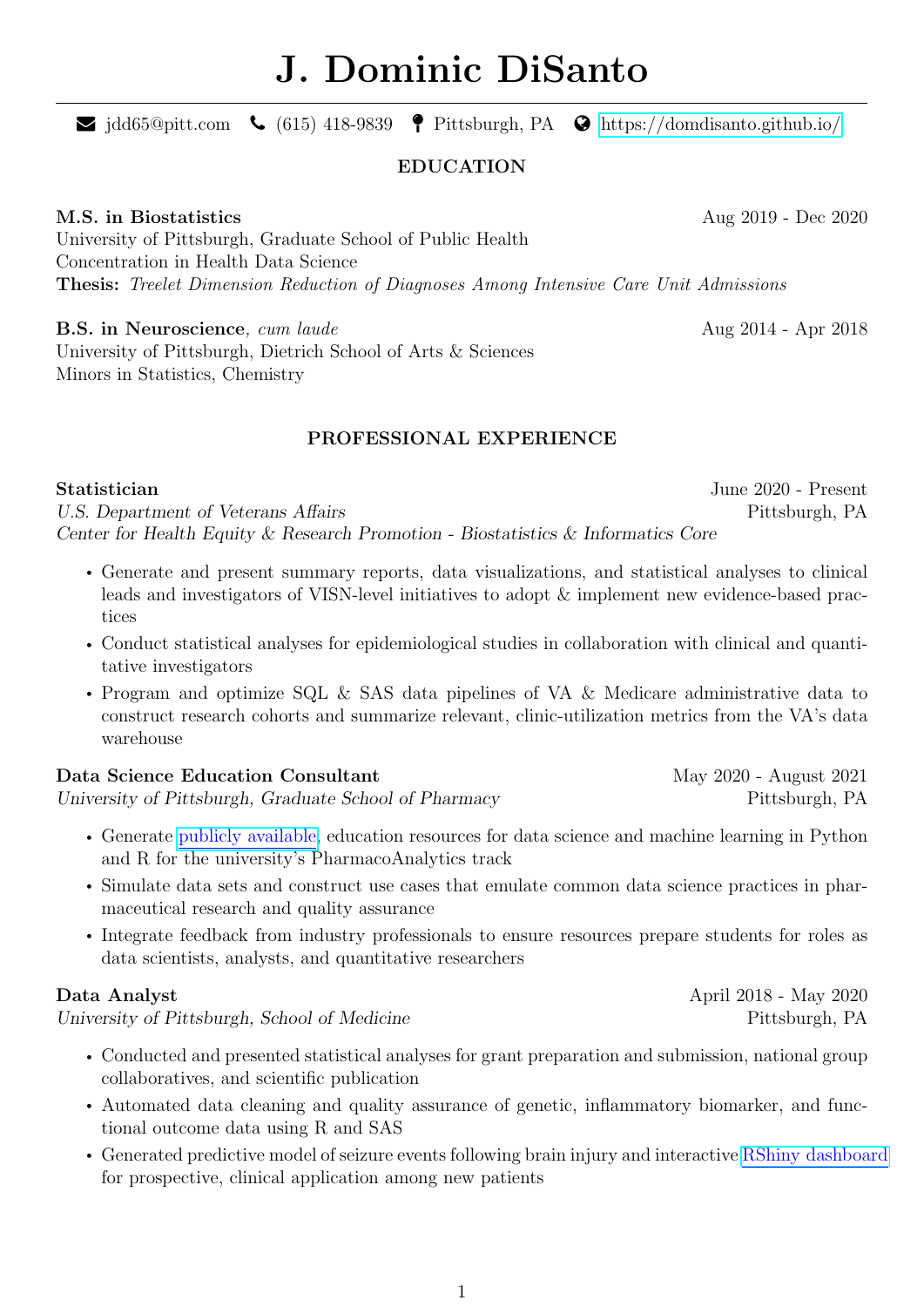### SKILLS

Programming: R, SAS, T-SQL, Python, Stata, L<sup>T</sup>FX

# PEER-REVIEWED JOURNAL PUBLICATIONS

- Vijapur, S, Vaughan LE, DiSanto D., McKernan G, Wagner AK. "Treelet Transform Analysis to Identify Clusters of Systemic Inflammatory Variance in a Population with Moderate-to-Severe Traumatic Brain Injury" Brain, Behavior, & Immunity, Volume 95, 2021, 45-60, ISSN 0889-1591 [https://doi.org/10.1016/j.bbi.2021.01.026.](https://doi.org/10.1016/j.bbi.2021.01.026)
- Millville, KM, Awan N, DiSanto D., Kumar RG, Wagner AK. "Early chronic systemic inflammation and associations with cognitive performance after moderate-to-severe TBI" Brain, Behavior, & Immunity - Health, Volume 1, 2021, 100185, ISSN 2666-3546. <https://doi.org/10.1016/j.bbih.2020.100185>
- Awan, N, DiSanto D. et al. " Evaluating the Cross-Sectional and Longitudinal Relationships Predicting Suicidal Ideation Following Traumatic Brain Injury", The Journal of Head Trauma & Rehabilitation, Volume 36, Issue 1, 2021, Pages E18-E29 <http://doi.org/10.1097/HTR.0000000000000588>
- Kumar, RG, DiSanto D. et al. "Temporal Acute Serum Estradiol and Tumor Necrosis Factor- $\alpha$  Associations and Mortality Risk After Severe Traumatic Brain Injury", Journal of Neurotrauma, Volume 37, Issue 20, 2020, Pages 2189-2210 <https://doi.org/10.1089/neu.2019.6577>
- Awan, N, DiSanto D. et al. "Interrelationships Between Post-TBI Employment and Substance Abuse: A Cross-lagged Structural Equation Modeling Analysis", Archives of Physical Medicine and Rehabilitation, Volume 101, Issue 5, 2020, Pages 797-806 <https://doi.org/10.1016/j.apmr.2019.10.189>
- DiSanto D. et al. "Employment Stability in the First 5 Years After Moderate-to-Severe Traumatic Brain Injury", Archives of Physical Medicine and Rehabilitation, Volume 100, Issue 3, 2019, Pages 412-421, ISSN 0003-9993 <https://doi.org/10.1016/j.apmr.2018.06.022>

# PUBLISHED ABSTRACTS & PRESENTATIONS

- DiSanto, D. et al. (Abstract) "Characterizing Genetic Risk Factors of Seizures Following Traumatic Brain Injury", Journal of Neurotrauma: 36(13), A54-A55, 2019.
- DiSanto, D. et al. (Abstract) "The interrelationship of post-TBI employment and substance abuse: a cross-lagged structural equation modeling analysis" Journal of Neurotrauma: 36 (13), A92-A93, 2019.
- Awan, N, DiSanto, D. et al. (Abstract) "Understanding the cross-sectional and longitudinal relationships predicting suicidal endorsement following traumatic brain injury" Journal of Neurotrauma: 36 (13), A92-A92, 2019.